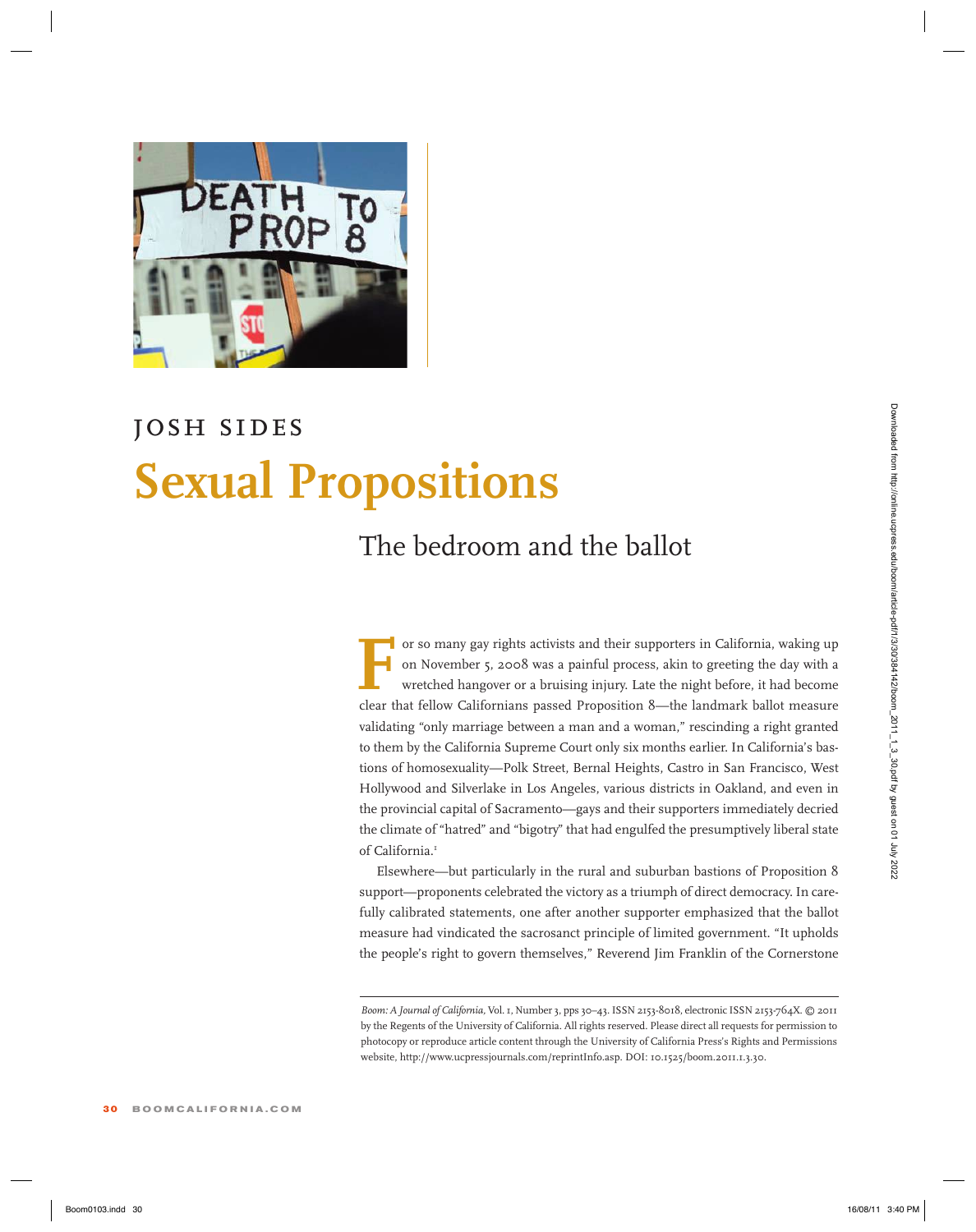

Prop 8 supporters march in Salinas.

Church in Fresno said.2 Elder L. Whitney Clayton, prominent member of the Church of Jesus Christ of Latter-Day Saints, repeatedly emphasized: "We're not antigay." But if Franklin and Clayton believed this, it seems unlikely that most Proposition 8 supporters did. More likely, supporters were convinced by the extraordinarily expensive and strikingly mendacious advertising campaign that preceded the November election. With a price tag of \$83 million, largely funded by the LDS Church, the campaign warned voters that schoolteachers would be forced to indoctrinate children into the "homosexual lifestyle." In one particularly effective television advertisement, a distressed teacher complains to his principal: "I became a teacher to mold children, not mess them up." "Our hands are tied here, Terry," the exasperated principal responds. "You're preaching to the choir."

Given the passions ignited on all sides by Proposition 8, it was difficult then—as it is now—to view the result of the election as anything other than a referendum on homosexuality. And yet, to view it in this way would obscure a much more significant story about California politics. First, Proposition 8 serves as a reminder that California has become, to quote journalist David S. Broder, "not a government of laws but laws without government."3 Since the progressives inserted the ballot initiative into the State Constitution in 1911, Californians have voted on an astounding 329 initiatives, second in the nation only to Oregonians, who got a head start when they implemented the process in 1904.4 Political scientists are certainly not of one mind about the effects of direct democracy on our republican form of government, but the case of California suggests that the initiative process is not only alien to the spirit of the United States Constitution, but tends to trample minority rights and can even look a lot like mob rule.

Second, a more surprising element of this story is the extent to which California—simultaneously celebrated and reviled for its fabled sexual tolerance for the past half-century—has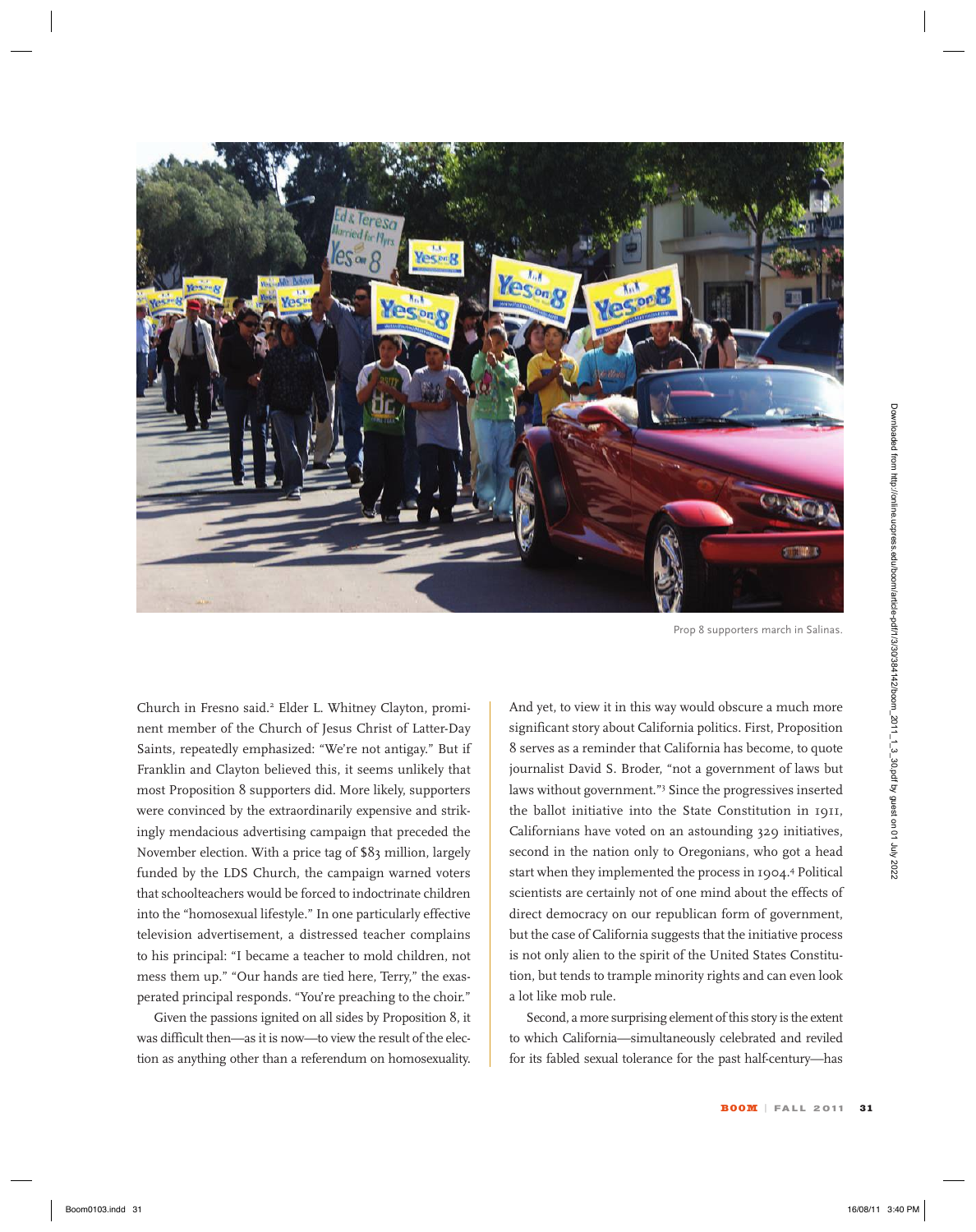

November 2008, supporters of marriage equality protest the passing of Proposition 8 in San Francisco. Proposition 8 was the culmination of an effort, spanning four decades, to harness the power of the ballot initiative to regulate sexual issues.

pioneered the use of sexual propositions, ballot initiatives designed to either expand the scope of "obscenity" censorship or to suppress the rights and aspirations of homosexuals. A close study of all statewide ballot initiatives in the United States between 1904 and 2009 reveals a startling fact: Second only to Oregonians, Californians have placed more sexual propositions on the ballot than residents of any of the other twenty-two states where the statewide ballot initiative is available.5 Viewed through the prism of sexual propositions, the political landscape of California looks quite different than we generally imagine. If, for example, Californians are inclined to regard themselves as cosmopolites whose policy interests are akin to those of their "blue state" brethren in, say, Massachusetts, Michigan, and New York (which does not provide for statewide ballot initiative), they might be surprised that, in the realm of sexual propositions, they behave more like voters in the "purple" and "red" states of Colorado, Nevada, Montana, and South Dakota, and nothing at all like voters in Missouri,

32 **boomcalifornia . com**

Oklahoma, and Wyoming, traditionally conservative states in which citizens have access to the state initiative process but have never bothered to muster any sexual propositions.

Understanding this unfamiliar landscape requires us to place Proposition 8 in its proper perspective. It was not an anomalous low point in California politics. Rather, it was a promontory from which we might look back to see the historical trajectory of California's pioneering role in advancing sexual propositions. From that vantage point, several facts become clear. Unlike Proposition 13, which simultaneously started the national tax revolt and revived direct democracy, sexual propositions generally have not been grassroots campaigns. In almost every case, they have been crafted by a small group of individuals with heavy financial backing and presented to voters, who were then forced to make a critical decision on an issue about which they had been generally unconcerned and widely uninformed. <sup>6</sup> Additionally, just as Proposition 13 served as a model for tax opponents nationally,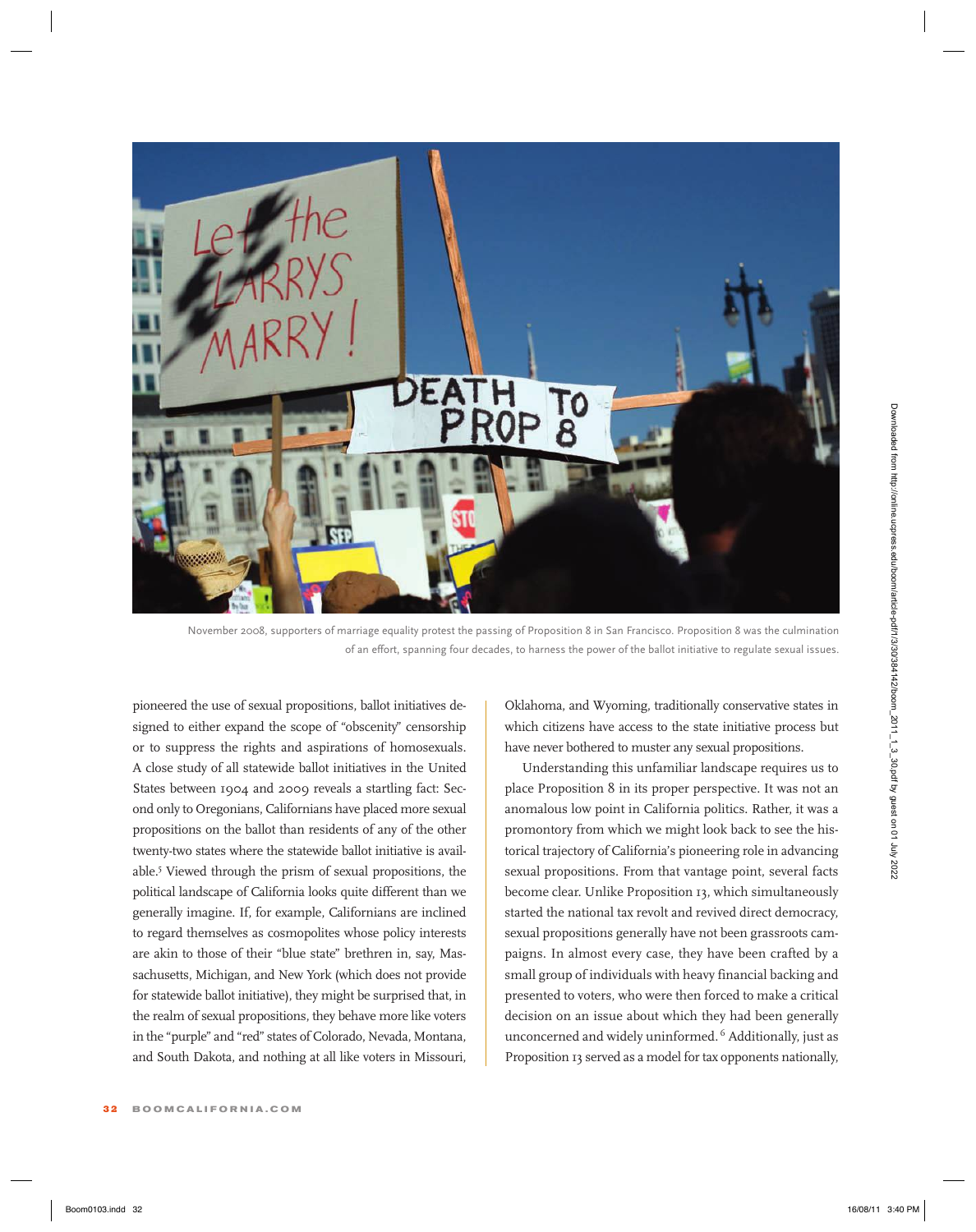# Unlike Proposition 13, which simultaneously started the national tax revolt and revived direct democracy, sexual propositions generally have not been grassroots campaigns.

stimulating a surge in the use of the initiative, California's sexual propositions stimulated widespread emulation, with sixteen states ultimately following suit.

Finally, although sexual propositions are far less common than ballot initiatives concerning education, election policies, government administration, the environment, taxation, and insurance, their use has increased steadily since first being introduced in California in 1966. In the twenty years that followed, seven sexual propositions were introduced in the United States; in the second twenty years, fifteen were introduced; in the year 2008 alone, three measures were placed on the ballot.<sup>7</sup> Their growing relevance demands our close attention to another California story gone national, and, perhaps, awry*.* Ultimately, sexual propositions have served to rile emotions and vindicate the initiative process, while doing nothing to protect us against the moral dangers they purport to eradicate.

### **Trial Run: The Road to Proposition 16**

A moral battle has raged in California since the first Argonauts arrived in 1849, often trading their bibles for booze, or their hard-earned gold nuggets for fleeting bits of affection at a the local brothel. The exotic entertainments that they fancied are so well documented that they need not be recounted in detail here, but it is sufficient to say that they deviated wildly from what Americans generally regarded as "proper" and "virtuous."8 "A stagnant pool of human immorality" was how one observer of early San Francisco described the adult recreational area of the city.<sup>9</sup> Sharing this view was a cadre of both Protestant and Catholic priests who assailed the ungodliness of erotic entertainment and prostitution. Perhaps most colorful among them was Father Terence Caraher, pastor of the Roman Catholic Church of St. Francis, who took his crusade to ice skating rinks in turnof-the-century San Francisco. "Some of the male skaters,"

Caraher complained, "speak to one another afterwards of their experiences and their conquests of young women in the rinks, and where do the skaters go after they leave the rinks? I answer, some of them go to perdition!"<sup>10</sup>

Through the late nineteenth and early twentieth century, purveyors of salacious periodicals and live entertainment skirmished frequently with church leaders throughout Northern California, but it was never a fair fight. For every crusading minister, there were countless customers in an ever-expanding market for erotic entertainment. The ministry usually succeeded only when their desire to suppress ungodliness dovetailed with the interests of business elites, as in the case of the Panama-Pacific International Exposition of 1915 or the rehabilitation of North Beach and Union Square shortly after World War II.<sup>11</sup> When a critical mass of homosexual men and women began to express their affections in dimly lit bars, darkened alleys, and public parks, many church leaders wrung their hands, but they often found that the San Francisco Police Department was an inconsistent and unpredictable ally. In late-blooming Los Angeles, the clergy's quest for godliness found a much more receptive audience in the largely Protestant population of Midwestern origin. There, they were able to forge an alliance with progressive reformers who viewed the suppression of ungodly behavior as central to the project of "good government" reform.12 More directly, the best tool at the disposal of ministers and other folks concerned with ungodly behavior was the charge of "lewdness" or "obscenity" brought before municipal courts. They generally found sympathetic judges who were easily convinced that the offending material in question met the low threshold for charges of indecency, lewdness, and obscenity. 13 where have been the tried in the state of the state of the state of the state of the state of the state of the state of the state of the state of the state of the state of the state of the state of the state of the state

Californians' modern dispute about the limits of private sexual behavior and erotic consumption began in 1957. While the landmark ruling Roth v. United States reaffirmed the longstanding argument that the First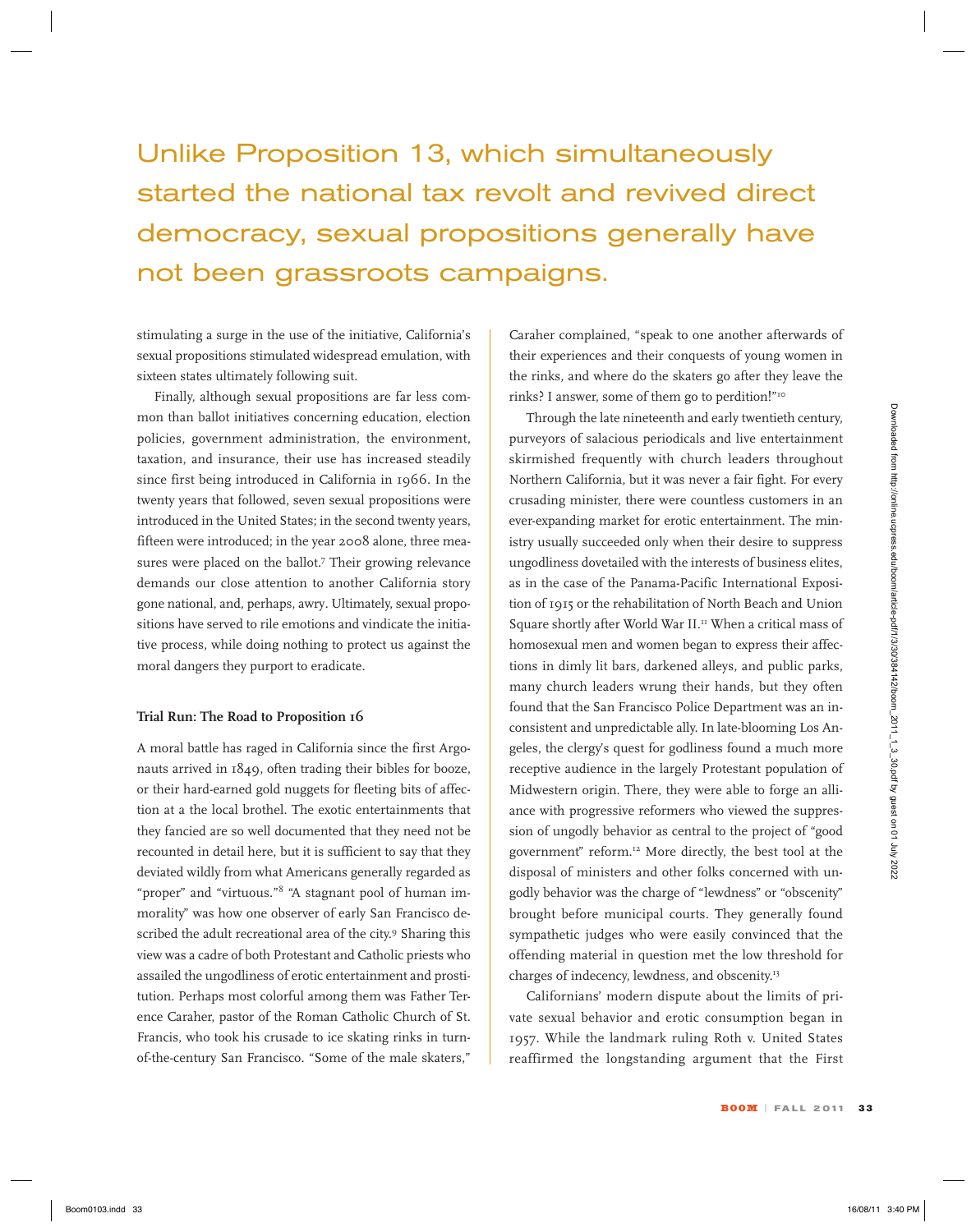

Proposition 8 supporters march in Salinas.

Amendment did not protect obscenity, it also limited the definition of obscenity to only those works that, "taken as a whole," appealed to "the prurient interest" of the "average person, applying contemporary community standards."14 In short, the decision robbed religious leaders of an important tool: the charge of criminal obscenity or indecency. "A flood tide of filth," a popular Los Angeles television newsman named George Putnam fretted several

> The ministry usually succeeded only when their desire to suppress ungodliness dovetailed with the interests of business elites . . .

years after the decision, "is threatening to pervert an entire generation."15

The Roth decision loosened one giant boulder in a countercultural avalanche that would soon engulf the nation's metropolises. While the decision certainly expanded the market for erotic books, magazines, and films, the sexual revolution drew more of its momentum from other significant events of the 1950s and early 1960s. Chief among these were the proliferation of "homophile" publications by early gay and lesbian activists in the mid-1950s, the overt homoeroticism of the Beat movement, the FDA's approval of the birth control pill, the increased incidence of premarital sex and cohabitation among heterosexuals, innovations in erotic entertainment, and the new visibility of a once underground gay bar scene. In this last instance, *Life* magazine shattered the conspiracy of silence about homosexuality by publishing a two-part series on "Homosexuality in America" in June of 1964. Featuring photographs of barechested and leather-clad patrons in a dimly lit San Francisco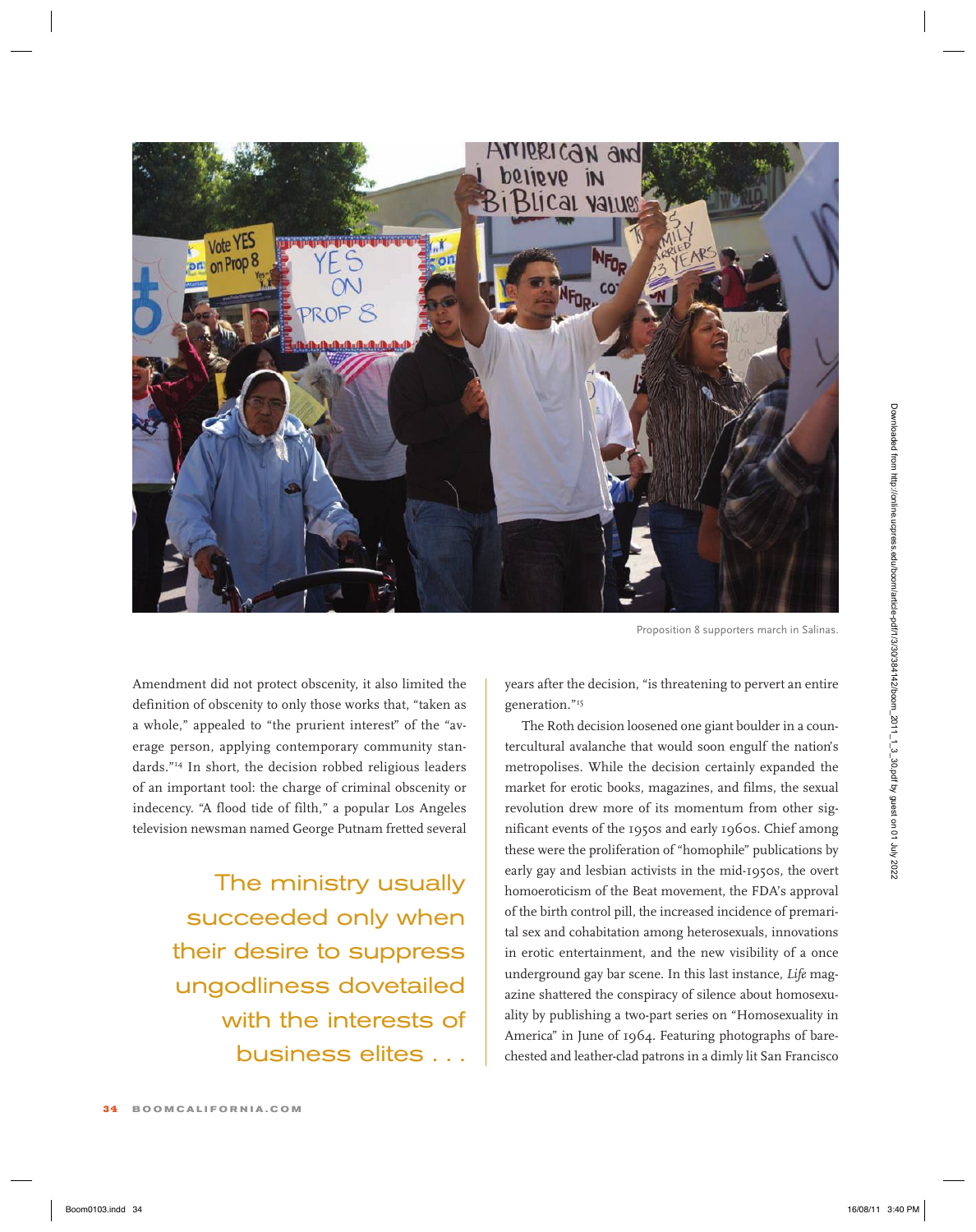gay bar, the issue sold more than 7.3 million copies and served as a beacon for homosexuals nationwide. "An engraved invitation to every faggot in America wouldn't have caused more of a sensation," a character in Jack Fritscher's memoir-novel*, Some Dance to Remember,* said. "Reading *Life's* expose in Iowa was like discovering a travel agent's dream brochure."<sup>16</sup>

But if gays, lesbians, the countless new consumers of erotica, and the legions of Free-Lovers flocking to California felt that they had trounced both the church and mainstream American values, their celebration was premature. Many practices that had become socially acceptable—even passé—among a healthy proportion of Californians remained legally proscribed. California law still prohibited sodomy and other forms of consensual homosexual and heterosexual contact. The San Francisco Police Department, under antiprostitution enforcement practices, regularly quarantined women they regarded as socially undesirable. Four years after Carol Doda first dropped her top at a San Francisco nightclub in June of 1964, topless dancers in California were regularly arrested for, and occasionally even convicted of, lewdness. If some conservative spokespersons today regard California as hopelessly, shamefully, and inevitably libertine, many "traditional" Californians of the 1960s did not. Although they were not yet a unified group under the banner of "social conservatism," they believed that California could still be "saved" and that whatever battles they had lost on the streets, and on the newsstands, could be won at the ballot box. Galvanizing this group for the first time in California was E. Richard Barnes, a retired Naval chaplain who stormed into the California State Assembly in 1963 and launched the modern crusade to "clean up" California. Book and the set of the set of the set of the set of the Robin Gold of the set of the set of the set of the set of the set of the set of the set of the set of the set of the set of the set of the set of the set of the set

Having served as a chaplain in the Korean War, Barnes retired to San Diego, where he continued to provide spiritual guidance to veterans and their families through the 1950s. But in 1961, at the age of 55, Barnes joined the Long

Beach-based Christian Anti-Communism Crusade and made a decisive move toward a political career. In the summer of 1961, Barnes regularly gave speeches alongside the Crusade's founder, Fred C. Schwarz, to ever larger and sympathetic crowds, even appearing before the Committee on Elections and Reapportionment in September to offer testimony in defense of a bill outlawing the Communist Party in California. The bill never made it out of committee, but Barnes was apparently emboldened by his foray, and subsequently put his name forth as a Republican candidate for State Assembly District 78 in San Diego. Benefitting from the 1961 Reapportionment, during which an extra Republican assembly seat was added to San Diego, Barnes faced a weak Democratic rival in Robin Goodenough. Though he had no political experience, Barnes knew how to give sermons, and how to use his new seat in the Assembly to combat what he viewed as sinful behavior. 17

On one hand, Barnes was very much in step with the California Republican Assembly of the early 1960s, combating taxes and lobbying hard against the Rumford Fair Housing Act, the most significant piece of antidiscriminatory legislation in California at the time. His young aide, former publisher of the *Oceanside-Carlsbad Banner*, William K. Shearer, was a political mastermind who engineered the passage of Proposition 14 in 1964, killing the Rumford Act. And, like other members of the California Republican Assembly, Barnes threw his support behind the presidential bid of Barry Goldwater. According to then California Attorney General Stanley Mosk, Shearer even submitted regular articles to a Jackson, Mississippi, newspaper in which he declared that Goldwater's opponent, John F. Kennedy, bore similarities to Adolf Hitler.

But even conservative Republicans scratched their heads at Barnes's evolving demagoguery. Sometime between his election and his arrival in Sacramento, Barnes appears to have realized that anticommunism was a political nonstarter, particularly in the strongly Democratic Assembly.

Many practices that had become socially acceptable—even passé—among a healthy proportion of Californians remained legally proscribed.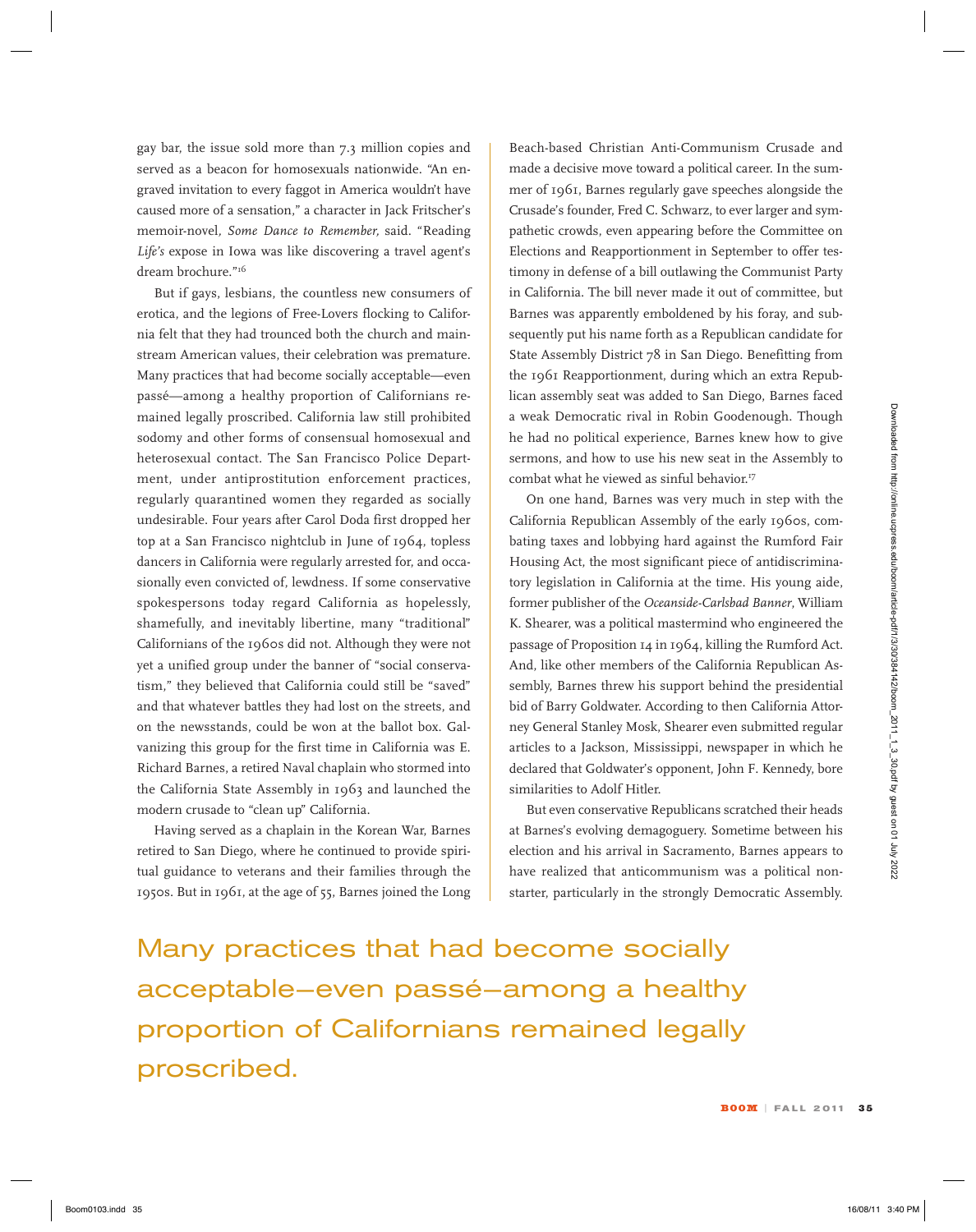With Shearer's aid, Barnes secured \$185,000 in financial backing from Patrick J. Frawley, the president of the Eversharp Company (makers of the Schick safety razor) and, as John H. Averill of the Los Angeles Times put it, "financial angel to right wing causes."

Highly adaptive, he redirected his rhetorical paranoia at pornography, making at least twenty attempts in the Assembly to strengthen California's obscenity code and eviscerate the substance of the Roth decision. Failing in this, Barnes adopted a strategy—still somewhat novel at the time—of crafting an initiative to give "the people" the right to bypass the legislature and effectively reinterpret the Supreme Court's decision. Described as the CLEAN initiative (California League Enlisting Action Now), and certified with almost 500,000 signatures as Proposition 16 for the 1966 ballot, the measure sought, among other provisions, to strike the "utterly without redeeming social importance" test from the California obscenity code. But the shrewdest section of the initiative tackled Roth's invocation of "contemporary community standards." Since Roth, judges in California and elsewhere had dismissed countless obscenity charges on the grounds that the works did not violate "contemporary community standards," because they usually interpreted "community" to be the State as a whole. Proposition 16 sought to establish "the jury as the exclusive judge of 'the conscience of the community,'" offering legions of suburban and rural supporters "local control" over obscenity. Uniph shorted that events between the between the particle cannot are conserved time to conserve the standard conserved from the standard conserved from the standard conserved from the standard conserved from the standard

With Shearer's aid, Barnes secured \$185,000 in financial backing from Patrick J. Frawley, the president of the Eversharp Company (makers of the Schick safety razor) and, as John H. Averill of the *Los Angeles Times* put it, "financial angel to right wing causes."18 A multimillionaire, devout Catholic, and vehement anti-Communist, Frawley had lent his considerable resources and energies to the Barry Goldwater presidential campaign, and the reelection campaign for Connecticut Senator Thomas J. Dodd in 1964. Though a Democrat, Dodd possessed the anti-Communist credentials, including a close association with Schwarz of the Christian Anti-Communism Crusade, to appeal to conservatives like Frawley. Beyond the conservative charge that obscenity degraded the moral fiber of Americans, rendering them defenseless against Communist aggression, there was no clear explanation for why Frawley would throw his support to Barnes's somewhat exotic campaign. However, given Frawley's extraordinary business acumen, and the fact that he had recently moved his Connecticut-based company to California to launch its newest stainless steel safety razors in one of the nation's biggest markets, advertising could not have been far from his mind. Very few pieces of Proposition 16 literature would appear in 1966 that did not also inform readers about the virtues of the "Super Krona Comfort Edge."19

To the extent that the voluminous Proposition 16 campaign literature made a coherent argument, it went something like this: pornography was a \$2 billion industry (a totally unsubstantiated and highly unlikely figure); 75 to 90 percent of pornography fell into the hands of kids (an unsubstantiated, but admittedly likely figure); most crime was the function of exposure to pornography (a claim with absolutely no scientific or criminological support, then or now). But the rhetorical pitch of the campaign literature was truly outlandish. "Is Your Child Less Than a Pig?" one newspaper insert read, citing an obscure code against "worrying any animal for profit or gain." "Pigs are protected by statute. Your child is not protected against profiteers in filth, obscene and pornographic material!" In another newspaper insert, Barnes predicted the themes of the new pornography coming to Californians if they failed to pass Proposition 16: "whipping, gagging, sex rituals, transvestia, sadism, masochism, homosexuality, phallic symbols, inter-racial affairs, wife swapping, lesbianism, group orgies, voyeurism, [and] aphrodisiacs." And in another, readers were asked "what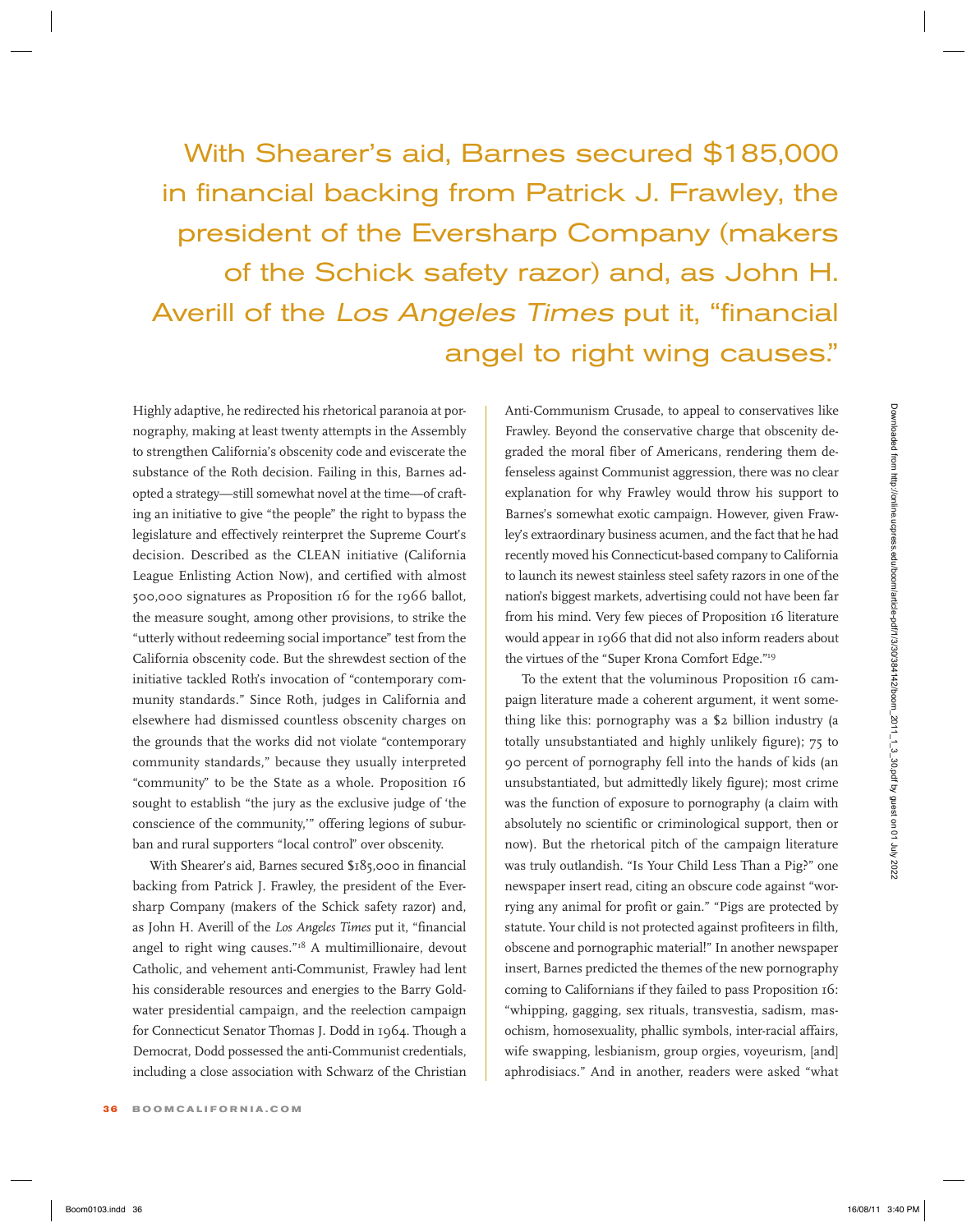kind of woman do you want your daughter to be? What kind of woman do you want your son to marry? What kind of woman do the girls of America want to be?" The answer, naturally, was a woman of "goodness" and not the "degenerate picture of woman and man shoved at them from all sides."20

Countless colleagues in Sacramento, and dozens of California newspapers, including the *Los Angeles Times*, regarded Barnes as a crackpot, but his numbers looked very good. Weeks before the general election, a reputable polling organization found California voters favoring Proposition 16 by a 2-to-1 margin, and another, more dubious poll showed a 6-to-1 margin in support of the measure. But there was an October surprise: gubernatorial candidate Ronald Reagan's support for the measure moved from staunch to tepid because he thought it overbroad, and just days before the election, while advising voters to support the measure, he added, "even if it is ruled unconstitutional." Reagan beat Edmund "Pat" Brown by a large margin, and voters soundly rejected Proposition 16.

### **A Succession of Failed Initiatives**

After the November drubbing, Barnes tried to fall more in line with the California Republican Assembly, seeking to defeat environmental protection legislation, reject teacher retirement packages, and cut taxes. But even then, his positions remained extreme. At one point, he led the charge in California to abolish federal income taxes. In 1971, he infamously wrote a letter to Richard Nixon, widely circulated in the press, in which he described Nixon's efforts to befriend the Chinese as "suicidal idiocy." Barnes's public lampooning of the President alienated many supporters. He was ousted from the Assembly in 1972 and did not return to politics.

Though we quickly forget failed initiatives, Proposition 16 set an important precedent for conservatives in California. Though it lost "badly" by the standards of most pundits at the time, more than 2.5 million voters (43 percent of the electorate) supported it. Clearly, there was a very large audience receptive to Barnes's core message that California was in a moral free fall. The first California initiative to deal with obscenity or sexuality in any form, Proposition 16 also field-tested the use of the initiative for moral or "value" issues. And it performed beautifully, demonstrating that even a complex and constitutionally dubious position could win support, particularly when it characterized children and the

family as at risk. A veritable pariah to his party by the time he left office, Barnes may have actually been a visionary, anticipating a "family value" agenda and "social conservatism" almost twenty years before it became a pillar of the Republican Party platform.

During Barnes's time in the Assembly, he had found an ideological ally in John Briggs, a Republican from Fullerton in Orange County, one of the only counties in which the majority of voters supported Proposition 16. Although Briggs was more than twenty years younger than Barnes, he shared his record of military service in Korea and strong religious convictions. However, unlike Barnes, Briggs was no firebrand; he politely and vaguely advocated for "fiscal responsibility, free enterprise, and local control" in his first of two failed bids for the Assembly in 1962. By the time of the 1966 election, Briggs stepped up the intensity of his rhetoric, vowing to end California's policy of "subsidizing laziness and immorality" through welfare programs. He also ran for a seat in the less competitive thirty-fifth Assembly District, far north of Orange County in the Santa Barbara and Ventura area.<sup>21</sup> When Briggs finally took his hard-earned seat in 1967, the former insurance broker focused most of his energies on trimming government spending, cutting taxes, and revamping insurance policy. If in his heart Briggs shared Barnes's moralistic zeal, there was little indication of it in the first decade of his political career.

When Briggs ascended to the more powerful role of State Senator from Orange County and gubernatorial aspirant in 1977, however, he veered hard right, unleashing a moral invective against homosexuality. In the years since the *Life* article, and since Proposition 16, homosexuality had moved well above ground in California. When Saturday Night Live (and later David Letterman) musician Paul Shaffer co-wrote the disco track "It's Raining Men" in 1979, San Francisco's Castro Street may have been on his mind; both the street and city were awash in openly gay revelry. In a remarkably candid interview with the *Los Angeles Times* in October of 1978, Briggs worried that allowing open homosexuals to teach children portended "a period of moral decay in this county" that would lead to the death of "civilization."22 Boom is a space for the transmistant of the controller to the controller state in the controller state of the state of the state of the state of the state of the state of the state of the state of the state of the state o

Briggs was no innovator. He simply followed the lead of Anita Bryant in Miami, the songstress-turned-spokeswoman for Florida orange juice. The thirty-seven-year-old mother of four was politicized by a recently passed Dade County ordinance barring discrimination against gays in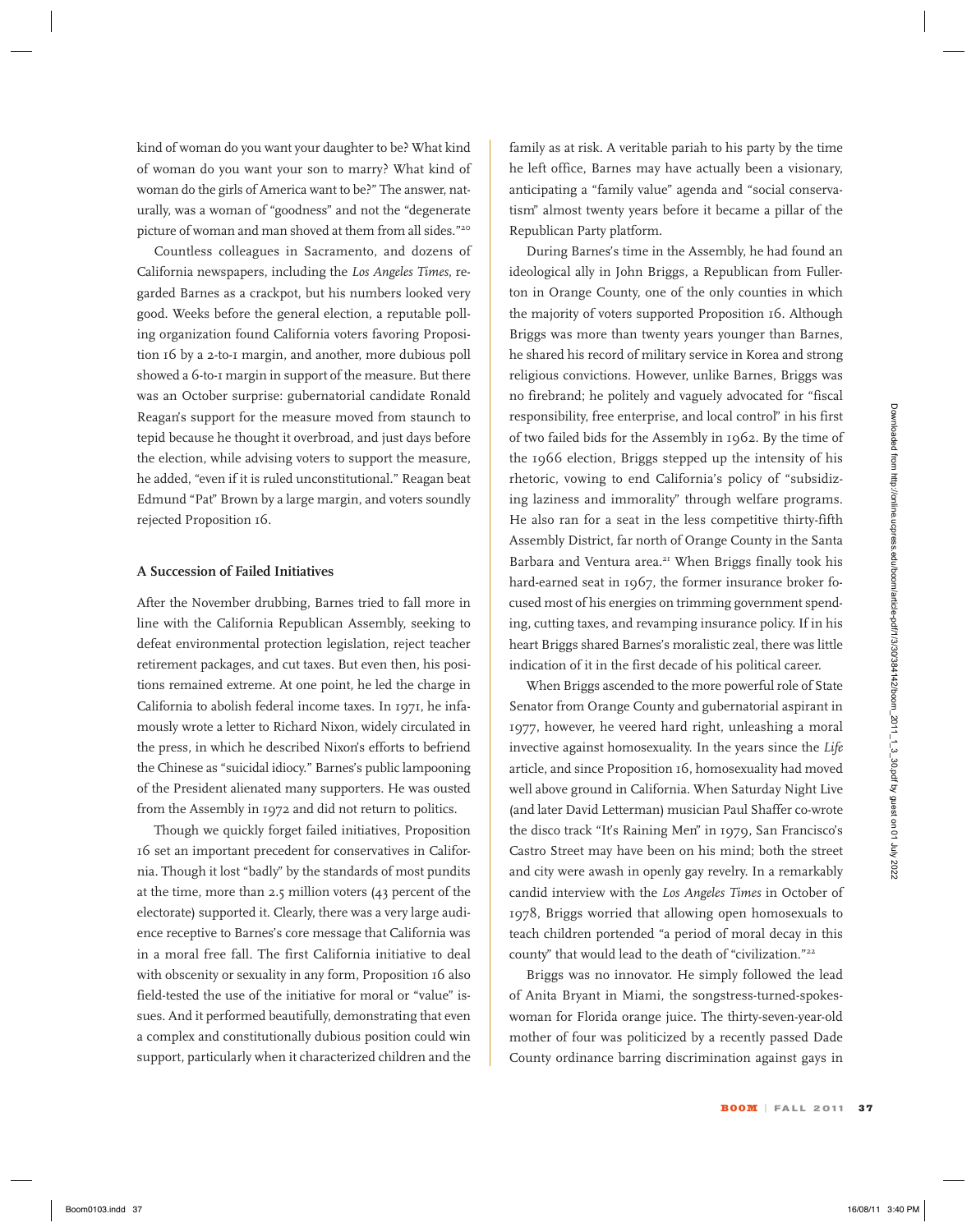# The first California initiative to deal with obscenity or sexuality in any form, Proposition 16 also field-tested the use of the initiative for moral or "value" issues.

public accommodations, housing, and employment. Taking a page from Barnes's playbook, Bryant formed Save Our Children, Inc., an antigay group that promulgated the notion that allowing homosexual teachers in schools would destroy an entire generation of students. Bryant's group collected more than six times the 10,000 signatures required to force the law to a ballot for a referendum. More importantly, during the four months between the passage of the ordinance and the June 7 referendum, Bryant's high profile forced the issue of homosexuality into the national spotlight, making it one of the top media stories of 1977.

On the day before the Dade County referendum, Briggs flew to Miami to lend his support to the Bryant campaign. Warning Miami voters about the danger of "the San Francisco influence," Briggs vowed to carry Bryant's fight back to California. During the campaign, Bob Green, Bryant's husband and manager, also warned that failure to reverse the ordinance would mean that "Dade County will become like San Francisco where many 'gays' dominate daily life."<sup>23</sup> The next day, voters in Dade County repealed the ordinance by a margin of two-to-one, a blow to advocates of gay rights in Florida and nationwide. On the following day, Briggs stood on the steps of City Hall in San Francisco, announcing the "Briggs Initiative"—Proposition 6—banning homosexuals from teaching in California schools. "San Francisco," Briggs told the sizeable crowd, "is the fountainhead of all homosexual activity in the country. It is in a captured-nation status, and the people want to be liberated."<sup>24</sup> Echoing a theme from Barnes's campaign that would only become louder on the march, decades later, toward Proposition 8, Briggs flipped the script of victimization: the rights of social conservatives were being violated by the practices of libertines.

Citing both the moral decline of California and the vindication of the property-tax cutting measure, Proposition 13, Briggs warned that citizens' rights as parents and taxpayers were threatened by the employment of homosexuals in public schools:

We know that the undermining of traditional values which began in the '60's has left many Americans in a moral vacuum which they try to fill with drugs, alcohol, and 'alternative life styles' . . . In June, we Californians gave the nation a new idea. The Jarvis [sic] Amendment has made fiscal responsibility respectable again and is serving as a model of inspiration for the rest of the nation. Now the nation is watching us again. We're going to put America back on the high road, not because the politicians want it, but because people demand it.<sup>25</sup>

For John Briggs, California's role as a vanguard in a national tax revolt augured well for its role as a vanguard in the national restoration of traditional values.

Proposition 6 lost by a 58 to 42 percent margin, almost exactly the same margin by which Proposition 16 had lost in 1966. As in 1966, "value" initiatives clearly had legs, drawing the support, in this instance, of more than 2.8 million voters. But for social conservatives, the lessons of Proposition 6 were more complicated than those of Proposition 16. First, while Ronald Reagan tepidly supported Proposition 16, he vigorously opposed Proposition 6, courageously breaking with his party's advice that he ignore the issue as he built his campaign for the Presidency. Without the support of the Republican Party's greatest statesman, Briggs faced a tough battle. Second, in the decade since Proposition 16, gays and lesbians had become a political force, exercising a decisive influence in San Francisco politics. Throughout California, homosexuals—Harvey Milk the most famous among them—lobbied hard against Proposition 6, canvassing neighborhoods and flooding newspapers with editorials. Finally, to overcome his handicaps, Briggs needed more money, but it was not easy to come by. Noticeably absent from Briggs's funding roster was the LDS Church. Since Proposition 16, LDS had become extremely influential in ballot initiative politics. "If the church really wanted to," Los Angeles LDS leader John K. Carmack bragged in 1978, "it could in eight days get 500,000 signatures. . . . If President Kimball [the LDS President in Utah] said 'Drop everything and qualify this initiative for the ballot; the country's morals Boom the state of the time in the state of the state of the state of the state of the state of the state of the state of the state of the state of the state of the state of the state of the state of the state of the state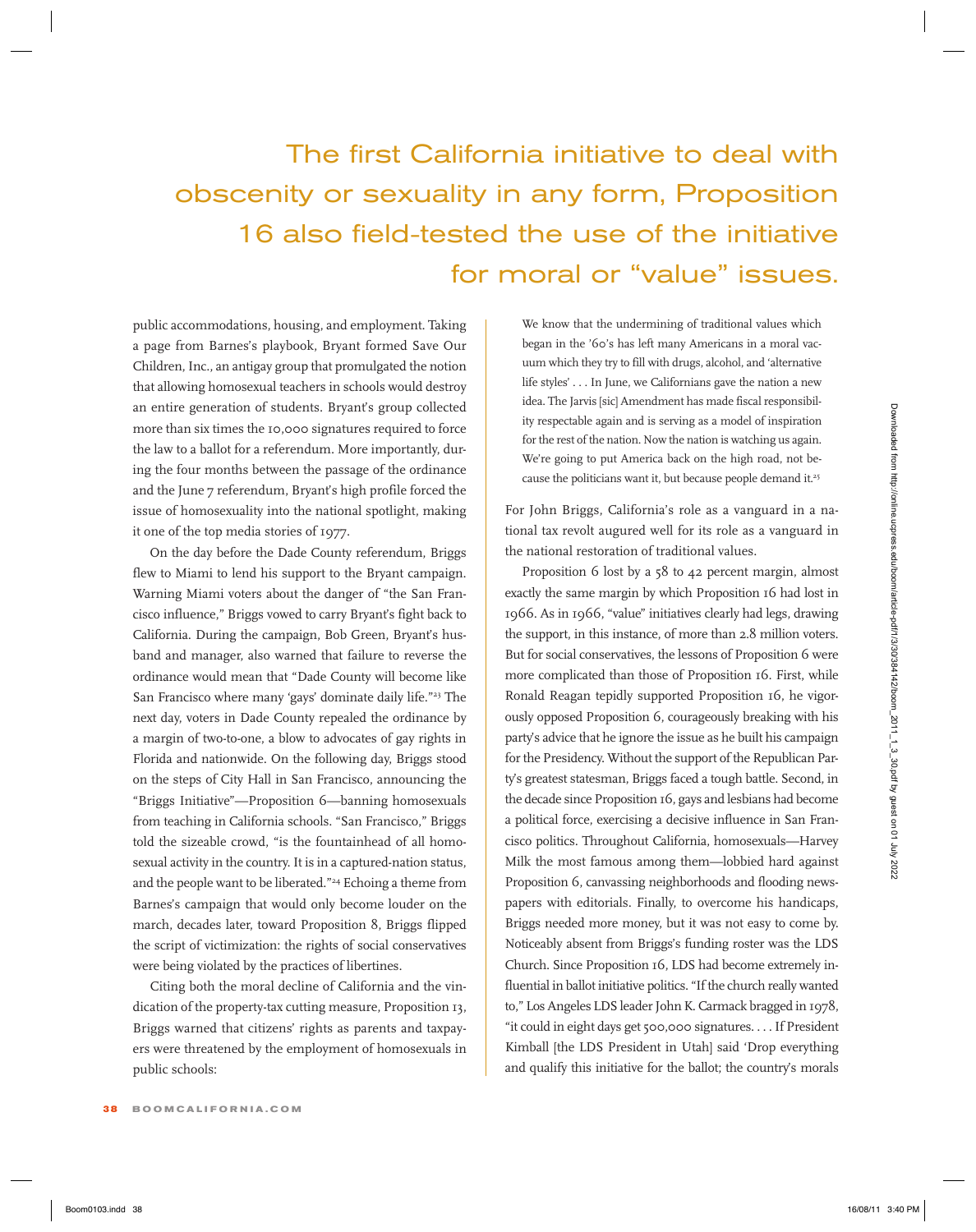

Broadside from Richard E. Barnes's Proposition 16 campaign in 1966. An attempt to strengthen obscenity laws in California, and to protect families from the "attack" on traditional values, Proposition 16 lost. But Richard E. Barnes pioneered the use of the ballot initiatives of social issues, a technique that would find later success in Proposition 22 (2000) and Proposition 8 (2008).

hang on this,' that word would go about all over."<sup>26</sup> But LDS passed on supporting Proposition 6 because it had lost faith in California's conservatives to pull off a victory: despite heavy LDS backing, conservatives had failed to collect the votes for a moderate version of Barnes's antiobscenity ballot initiative in 1972. "I don't think the church likes to be a loser," Carmack said, and Briggs was obviously regarded as a man headed for a loss. Moving forward, conservatives would have to secure the blessings of LDS—which already had more than 400,000 members in California by the late 1970s—to win a values initiative in an increasingly liberal state.

After the frustrating results of the 1966, 1972, and 1978 values initiatives, California's conservatives largely retreated from the ballot initiative process. In 1978, they made one final attempt to have "community" defined locally on matters of obscenity, just as Barnes had tried to do in 1966, but they failed to get even enough votes to put the measure on the ballot. And they did not succeed in qualifying a single sex-related "values" initiative for the next twenty years. This had almost nothing to do with any major strategic reconsideration on their part, but with the fact that conservatives, many of who now identified themselves as "social conservatives," did not need the ballot initiative to further their agendas in the 1980s and early 1990s.

Beginning with Ronald Reagan's ascent to the White House in 1981, California conservatives enjoyed three Republican presidential terms. Beginning in 1983 with George Deukmejian, they enjoyed four Republican gubernatorial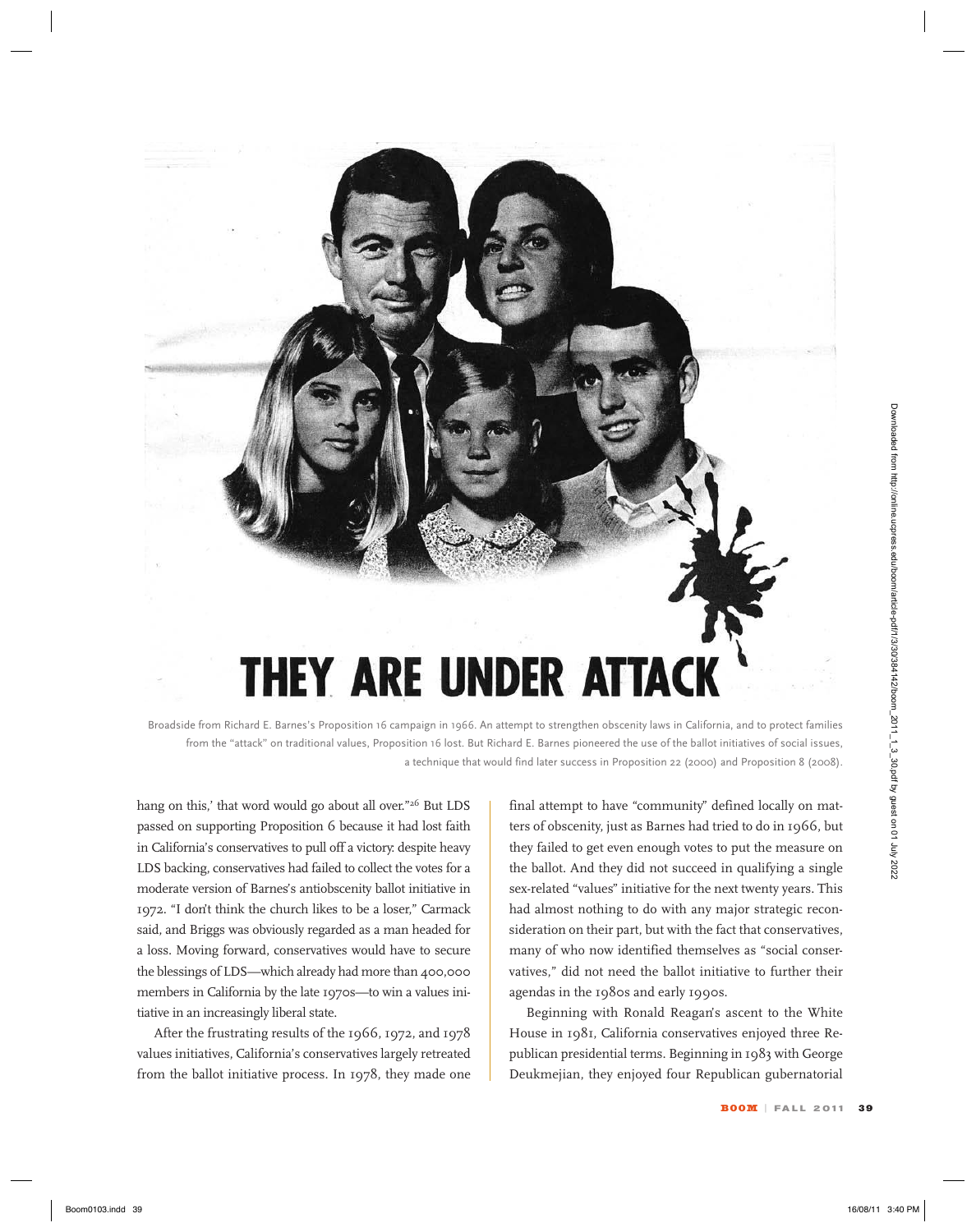## "I don't think the church likes to be a loser," Carmack said, and Briggs was obviously regarded as a man headed for a loss.

terms. Deukmejian's successor, Pete Wilson, reneged on a campaign promise by vetoing an assembly bill that banned workplace discrimination against gays and lesbians. And many social conservatives—though certainly not all of them—saw an ally in the AIDS epidemic starting in 1981, because it brought the sexual revolution to a screeching halt and appeared to vindicate their long-held belief that homosexuality was unnatural. By the end of the millennium, many social conservatives, and the LDS church in particular, exhibited great compassion for AIDS victims. But it must be said that in the early days of the disease, many of them were opportunistic. "It's something you ought to be looking at," Georgia Congressman Newt Gingrich said of AIDS at a speech before the American Coalition for Traditional Values. "AIDS will do more to direct America back to the cost of violating traditional values, and to make America aware of the danger of certain behavior than anything we've seen. . . . For us it is a great rallying cry." And, shortly before joining Reagan's staff, Patrick Buchannan sarcastically lamented, in the *New York Post*, the fate of "the poor homosexuals." "They have declared war upon nature," he wrote, "and now nature is exacting an awful retribution." "The sexual revolution," he continued, "has begun to devour its children."<sup>27</sup> We are two states of the states (and an extend from the states) and an extendion and are two states in the state of the state of the state of the state of the state of the state of the state of the state of the state of

### **Same-Sex Marriage and the Resurgence of Sexual Propositions**

The climate for social initiatives returned in the early 1990s as a new movement for same-sex marriage in California, and beyond, gained steam. Early in 1989, the San Francisco Bar Association endorsed amending the Family Code to recognize marriage "between two people," and later that year the San Francisco Board of Supervisors passed a law granting domestic partnership licenses to same-sex couples.

Similar efforts were simultaneously underway in Massachusetts, Washington, D.C., Vermont, Iowa, and Hawaii. By the early 1990s, the legalization of gay marriage appeared imminent, and opposition to it became an essential pillar of social conservatism generally, and of the Republican Party in particular. Vice President Dan Quayle became one of the first national leaders to acknowledge and vilify the trend when he told the audience of Good Morning America in 1992 that "so-called gay marriage" and heterosexual marriage were not "morally equivalent."

Social conservatives quickly framed the issue as one of states' rights. Alarmed that same-sex marriages from permitting states would now be foisted upon states that did not sanction gay marriage, many rallied for a federal law defending traditional marriage. In 1996, the Defense of Marriage Act emerged, protecting states from having to recognize gay marriages from other states and reaffirming that the term *marriage* was exclusively reserved for the union of a man and a woman. It sailed through both houses of Congress and was quickly signed into law.

Meanwhile, in California, social conservatives enjoyed no such "protections." Although the Family Code of California unambiguously defined marriage as a civil contract between a man and a woman, another section of the Code recognized the legitimacy of gay marriages that had been contracted in other states where it was legal. In fact, as legal scholar Barbara J. Cox has observed, California courts had repeatedly validated alternative marriages from other states, even though they were not legal in California, including common-law marriages, proxy marriages, and polygamous marriages.28 In other words, the fact that gay marriage was not yet legal in any other states was no guarantee that Californians would not ultimately have to recognize gay marriage. This was the climate in which the first new social initiative in decades emerged. Proposition 22, which would amend the Family Code to read "only marriage between a man and a woman is valid or recognized in California," appeared on the general election ballot in November of 2000.

Introducing the ballot initiative was William J. "Pete" Knight, a Republican from the desert city of Palmdale, who was first elected to the Assembly in 1992 and then to the State Senate in 1996. A retired United States Air Force pilot, former test pilot at Edwards Air Force Base, and the brother and father of gay men, Knight possessed both all-American credentials and animus toward homosexuals. His son, David,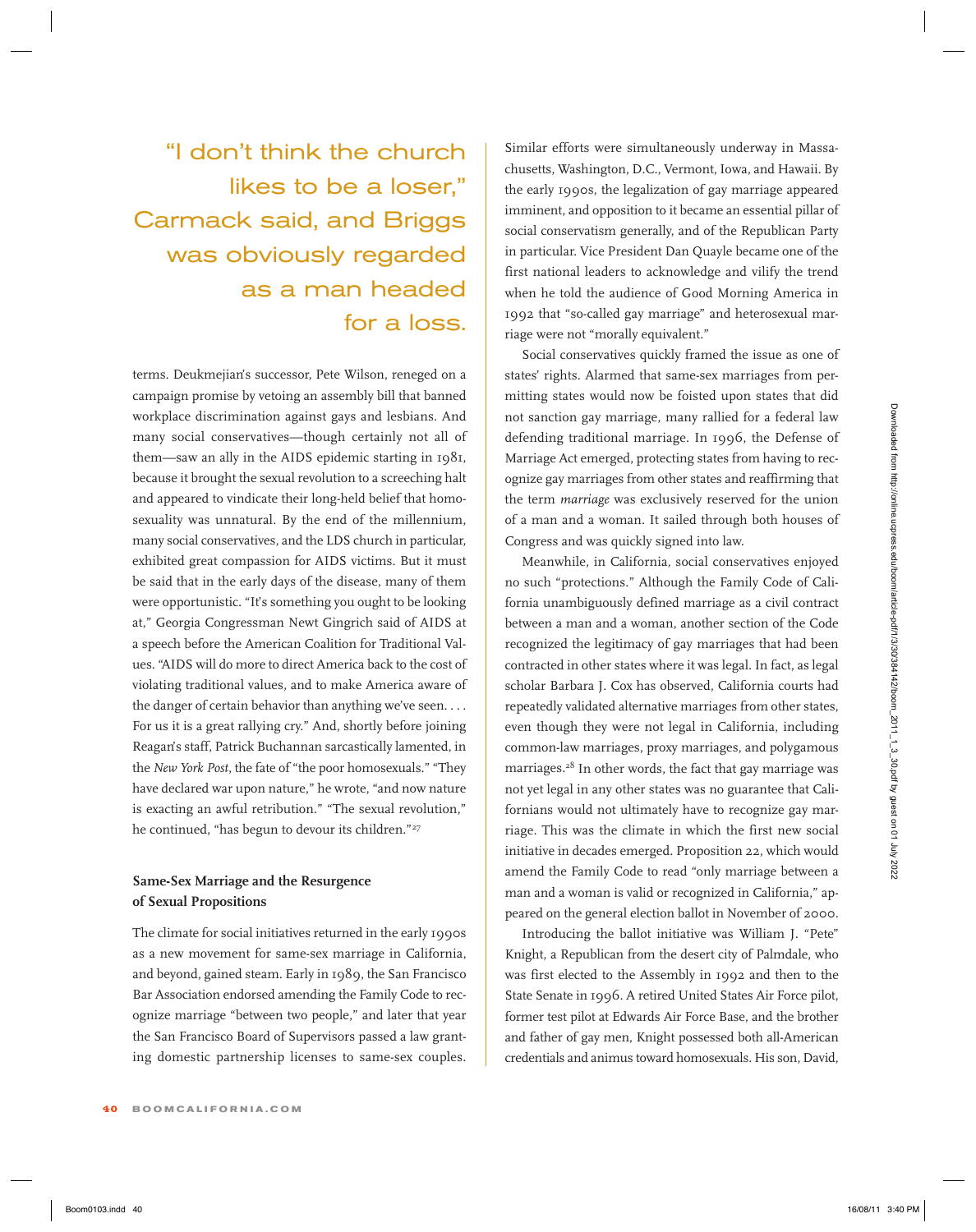remembering what happened when he revealed his sexual orientation, told a reporter in 1999, "From that moment on, my relationship with my father was over."29 Knight went on subsequently to introduce to the Legislature three bills limiting marriage to a man and a woman, but each failed to make it out of committee. Frustrated, Knight circumvented the legislating process and took Proposition 22 to the voters.

From the beginning, it was clear that the lessons of Proposition 16 and Proposition 6 were not lost on Knight. He quickly raised almost \$1 million. As had been the case since Proposition 16, the bulk of the money came from a very small group of wealthy donors, largely concentrated in Orange County. Though 650 donors chipped in, the lion's share of the million came from a clique of four Orange County multimillionaires. The leader of that group, Howard Ahmanson, heir to the Home Savings of America fortune, was also an advocate for the Christian Reconstructionist movement, which sought—among other things—to rewrite national laws to be consistent with Biblical ones. He was also a trustee of the Chalcedon Institute, whose founder, Rousas John Rushdoony, advocated the death penalty for homosexuals. Even more significant than the financial support of these Orange County powerbrokers was the institutional support of the Catholic Church and, more importantly, the LDS Church, which instructed its 750,000 California members to lend whatever support they could to the Knight campaign. Securing the support of LDS—which John Briggs had been unable to do—would prove invaluable to the campaign's success.

Proposition 22 was the first values initiative to pass in California, and it passed by an overwhelming margin of 61 to 39 percent. Knight had read the mood, raised the money, locked down religious support, and soundly vanquished his rivals. But he also had done something remarkable that his predecessor did not: he had located extraordinary public support well beyond the ranks of hard-line social conservatives. More than 4.6 million of 7.5 million registered voters in California agreed with Knight's amendment in the March 2000 primary. Yet, eight months later during the general election, California voters overwhelmingly supported Democrats Al Gore for President and Dianne Feinstein to the Senate and picked up five seats in the House of Representatives. The Knight initiative succeeded in part because a healthy proportion of Democrats voted in favor of the measure, proof of just how far such measures had come since Barnes's first foray. Sexual propositions, in short, had gone mainstream. Boom 103. In the priori and the measure of the particle of the state of the state of the state of the state of the state of the state of the state of the state of the state of the state of the state of the state of the st

Although the Family Code of California unambiguously defined marriage as a civil contract between a man and a woman, another section of the Code recognized the legitimacy of gay marriages that had been contracted in other states where it was legal.

"This is a great victory," Knight told supporters the day after the election. "We in California have voted by the millions to keep marriage the way it has always been and the way it should always be—between a man and a woman." Yet, Proposition 22 had almost no immediate practical effect, other than to alienate homosexuals and their allies. Until other states legalized gay marriage, there was nothing broken that Proposition 22 could fix. And to critics, its passage was a painful reminder of how undemocratic direct democracy could be. There had been no grassroots campaign to ban gay marriage, no passionate mass of voters upset about a provision in the California Family Code. But when presented with the opportunity to limit gay rights, even Democratic voters got on board.

Supporters of gay marriage immediately filed legal challenges to Proposition 22, beginning a long legal battle that is still unresolved. In February of 2004, San Francisco Mayor Gavin Newsom challenged Proposition 22 by ordering the city clerk to issue marriage licenses to gay couples. For a brief period, thousands of gay couples in San Francisco rushed to marry. One of the most notable marriages of that tumultuous period was that of Joe Lazzaro and David Knight, the ostracized son of William Knight. Joined only by their two best friends, Lazzaro and Knight exchanged their vows in the spectacular rotunda of San Francisco City Hall in 2004. William Knight did not attend.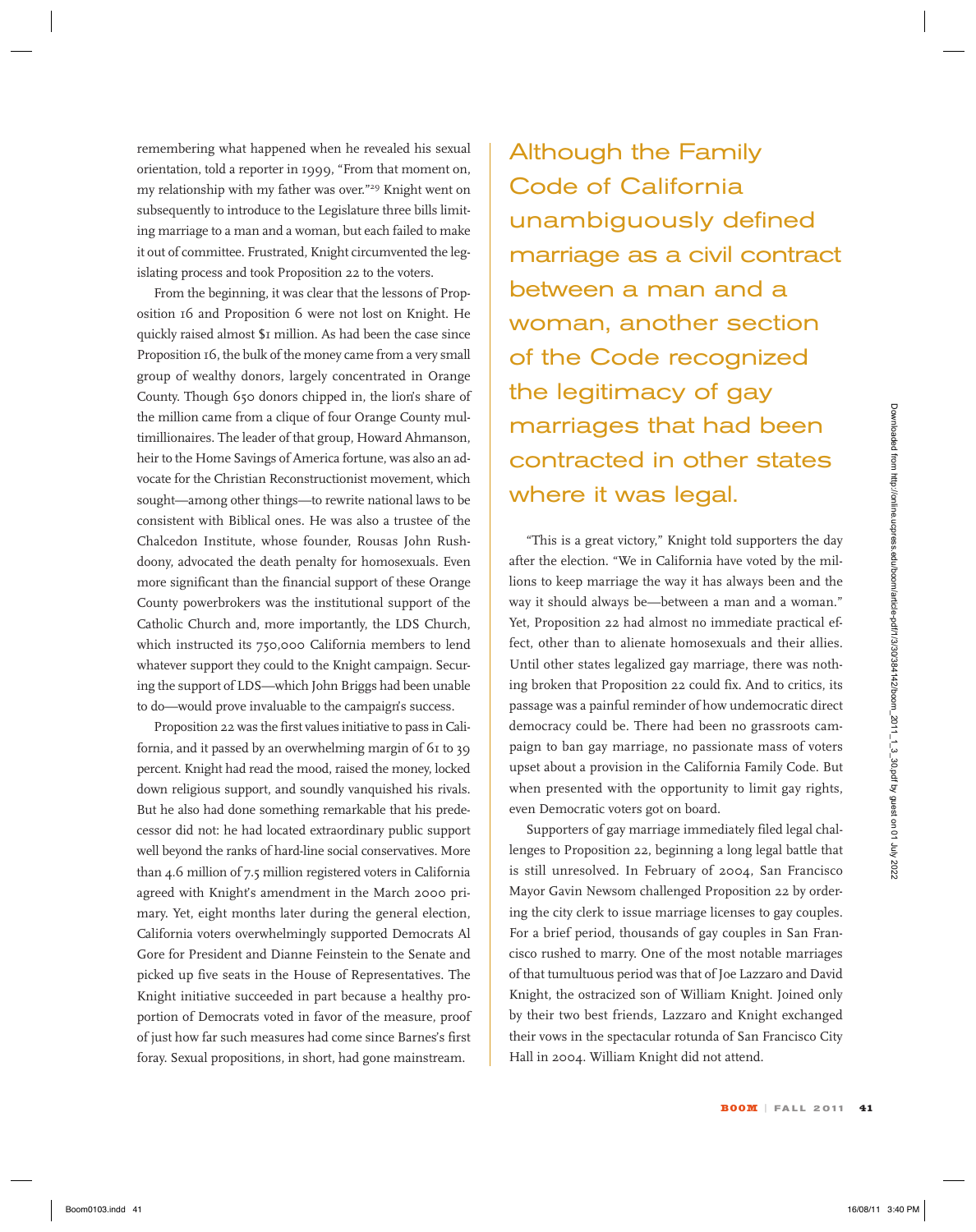

William "Pete" Knight with wife, Helena, and sons David (left) and Peter (right) in front of an experimental X-15 rocket-powered aircraft, mid-1960s. A retired Air Force pilot, William Knight rose to prominence in the California Legislature in the 1990s and introduced Proposition 22, the first successful sexual proposition in California, on the 2000 ballot.

On March 15, 2008, the California Supreme Court ruled that the Proposition 22 was unconstitutional, stimulating another frenzy of gay weddings—more than 18,000—from June 16 through November 5. And then voters passed Proposition 8.

### **Morality by Plebiscite**

Contrary to the claims of Barnes and his followers, voluntary exposure to pornography did not produce generations of murderous rapists. Contrary to the claims of Briggs and his cronies, tolerance of homosexual teachers did not produce generations of morally damaged, sexually molested students. Contrary to the claims of Proposition 22 and Proposition 8 supporters, allowing gay people to get married will not—cannot—destroy or devalue heterosexual marriage. During the five months in 2008 in which gay marriage was legal in California, there was no rash of heterosexual divorces, no mass movement of straights abandoning their vows. At the heart of each of these sexual propositions is a



October 2008, the Protect Marriage Bus Tour stopped in Fresno and invited people to sign their names indicating their support of Prop 8. Proposition 8 was the culmination of an effort, spanning four decades, to harness the power of the ballot initiative to regulate sexual issues.

meddlesomeness that runs contrary to the spirit of direct democracy as it was originally envisioned, but is consistent with the letter of the law. And yet, as our historical tour of California's political landscape suggests, the use of sexual propositions has not only intensified, but has also drawn the support of a widening spectrum of voters. In short, the evidence suggests that we will continue to seek and find moral satisfaction at the ballot box, even when doing so eradicates no verifiable dangers and alienates a political minority.

Of course, there are technical solutions to this problem. For example, as advocates for California State constitutional reform have suggested, we might authorize the legislature to hold hearings on the impact of proposed initiatives, allowing them to better educate the voting public. Additionally, we might require supermajorities for constitutional and even statutory initiatives.<sup>30</sup> But ultimately, the fix for this problem is not technical but probably spiritual. It requires Californians to fully appreciate the contingency of their own perceived rights. Unless the United States Supreme Court has ruled that those rights cannot be abridged, it is entirely possible that somewhere in California, someone is preparing to abridge them. From the main the state of the state of the state of the state of the state of the state of the state of the state of the state of the state of the state of the state of the state of the state of the state of the state of

Ultimately, the fix for this problem is not technical but probably spiritual.